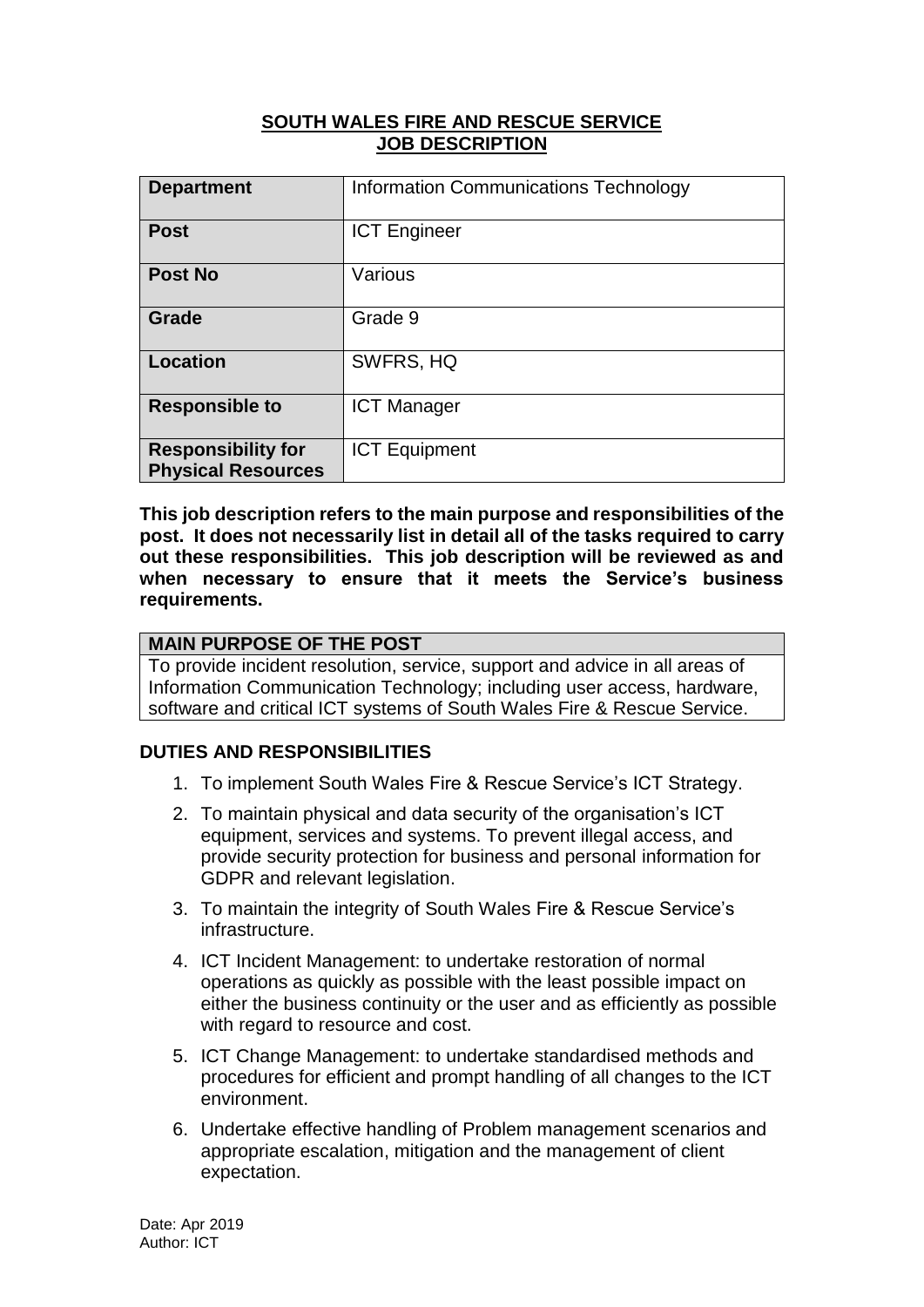- 7. Undertake transfer of relevant knowledge between teams and support desk to provide efficient and effective support processes in line with ITIL methodology.
- 8. To provide 1<sup>st</sup> and 2<sup>nd</sup> line technical support, diagnostics, system support, advice, maintenance, and repair for all aspects of ICT (including but not limited to) as detailed in Appendix A.
- 9. To provide network and server administration to ensure levels of access are available as required
- 10.To update and maintain accuracy of the ICT hardware and software asset inventory.
- 11.Provide liaison between Fire & Rescue Service staff and external contractors to ensure the work is carried out to the correct specifications.
- 12.To maintain the South Wales Fire and Rescue Service Information and Communications Technology systems in line with organisational and ICT processes and procedures.
- 13.To ensure the correct disposal of redundant equipment within the Waste Electrical and Electronic Directive and Hazardous Waste Regulations.
- 14.To provide training both ad-hoc and programmed for ICT equipment, systems and services as required.

# **STANDARD SERVICE REQUIREMENTS**

- To attend in-house and external training courses as required.
- Any other duties commensurate with the grade and post.
- To co-operate fully with any scheme or pilot scheme that shall be introduced within the department or across the Service.
- To implement the principles of the Service's Equal Opportunities and Diversity Policies and Welsh Language Schemes whilst carrying out the above duties.
- To adhere to Health & Safety Legislation/Relevant Service Policies and Procedures and to take reasonable care for the health and safety of yourself and other persons who may be adversely affected by your acts/omissions.

#### **ORGANISATIONAL VALUES**

In performing the above role, all employees of the Service are required to observe and promote the Service's Core Values to be, at all times: